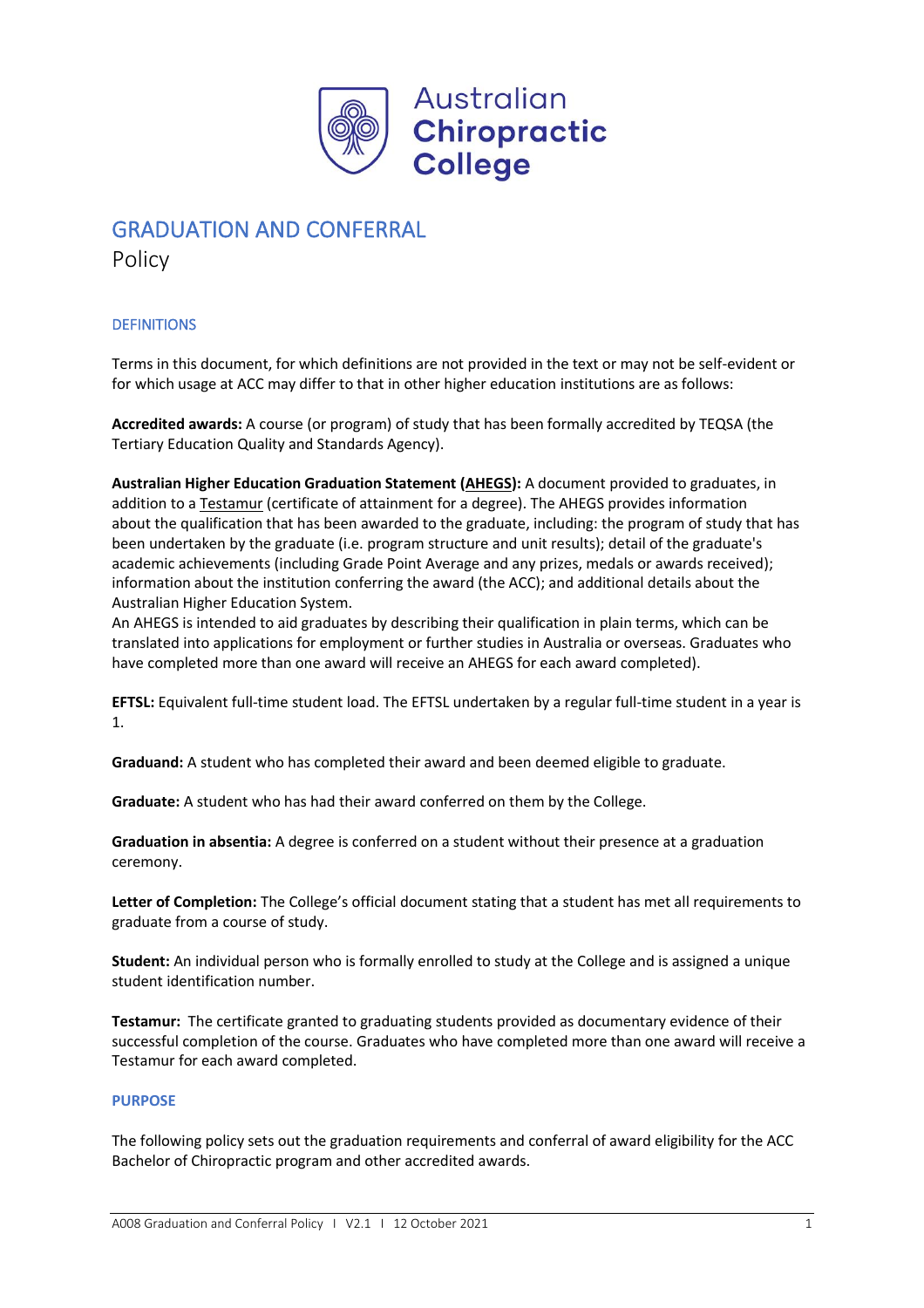

## **SCOPE**

This document applies to all College Staff and Students registered and enrolled at the College.

## **POLICY STATEMENT**

## **1. Student Requirements**

Final Year students must meet the following requirements in order to be deemed a graduand and therefore to be eligible to have conferred upon them the relevant award.

- Successfully complete all award program requirements.
- Meet all program clinical requirements, where applicable.
- Have no outstanding financial or library obligations.

The Academic Dean in consultation with the Student Experience Manager will be responsible for determining each student's successful completion of program requirements and their eligibility to graduate and advising all students who meet eligibility criteria of graduation arrangements.

## **3. Graduand Responsibilities**

Graduands will be responsible for the following:

- ensuring personal data held by the College administration (name, address, contact details) are correct;
- knowledge of Graduation ceremony dates, times and locations;
- costs associated with graduation, hire of graduate attire, and photography; and
- costs for duplicate or replacement Certificates, Transcripts or Testamurs.

## **4. Conferral of Awards**

The Board of Directors is responsible for the conferral of all College higher education awards and qualifications for students who are eligible to graduate, following recommendation from the Academic Board .

At the graduation ceremony, the Chair of the Board of Directors will confer on graduands the awards for which they have qualified.

In the absence of the Chair, the Board will nominate an appropriate authority to confer awards.

Students eligible to graduate may choose to graduate in absentia.

Students who elect to graduate in absentia are not permitted to participate in any future ceremony for that award.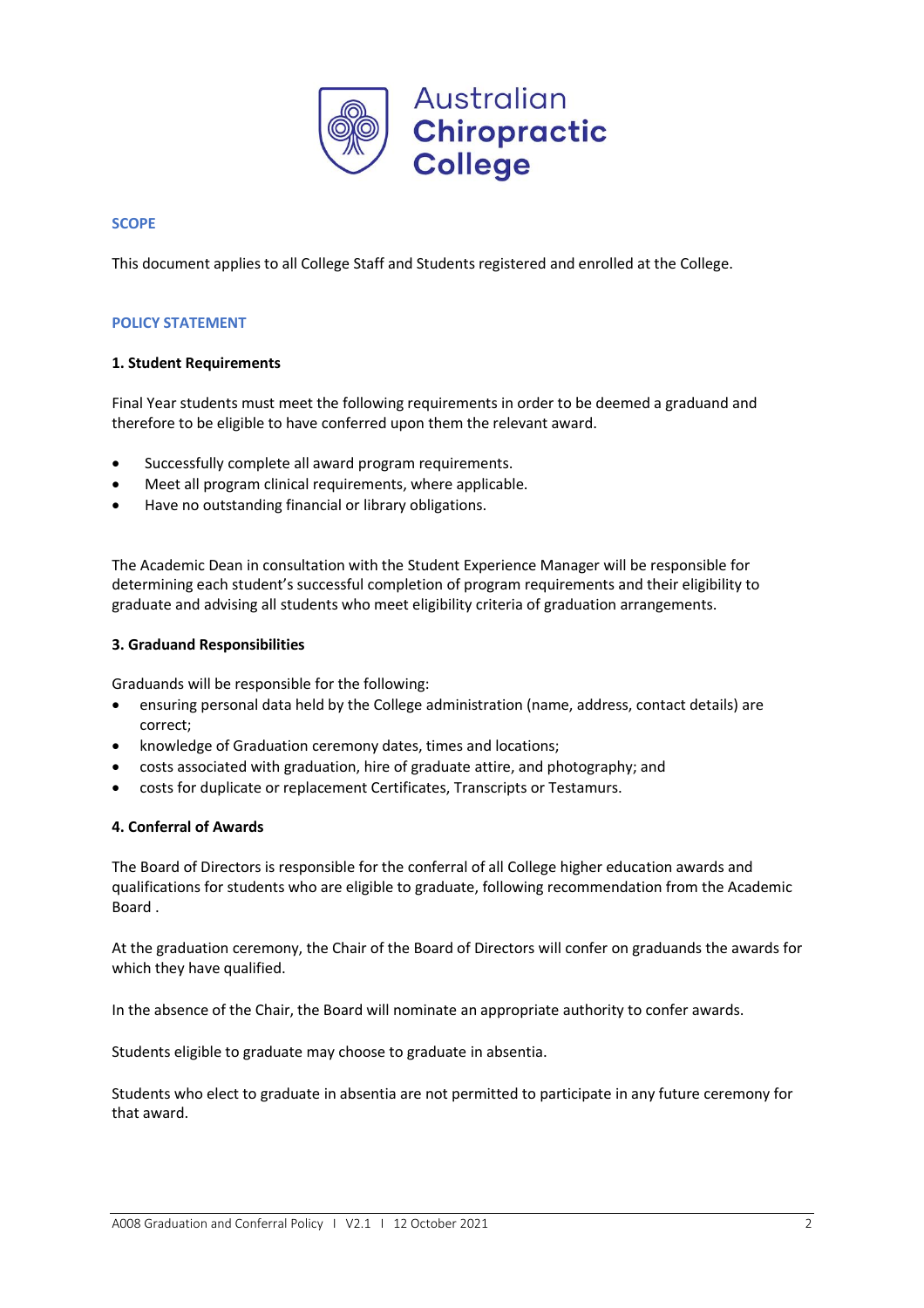

# **5. Testamurs** and Australian Higher Education Graduation Statement (including Record of Results)

## **Testamurs**

Following approval by the Board of Directors of the conferral of the award on students who are recommended by the Academic Board, an individual Testamur and an Australian Higher Education Graduation Statement (AHEGS) will be produced and provided to the graduands at the graduation ceremony.

Should a graduand not attend the graduation ceremony, Testamurs and AHEGS will be mailed to the address provided by the graduate.

Each graduate will receive one copy of the Testamur that clearly indicates: that the award is issued by the College; that the award is awarded to the individual graduate concerned; the full name of the qualification awarded, including any majors; the date the award was issued; and the signature and name of the President and the Chair of Board of Directors, authorised to issue the award.

## AHEGS

Each graduate will, in addition to their Testamur, receive an AHEGS, which provides information about the qualification that has been awarded to the graduate, including: the program of study that has been undertaken by the graduate; detail of the graduate's academic achievements (including Grade Point Average); information about the institution conferring the award; and additional details about the Australian Higher Education System.

Within the AHEGS each graduate will receive a Record of Results which includes the following:

- The full name of each program completed;
- Each unit undertaken and completed;
- The weighting of each unit;
- The grades awarded for each unit;
- The grading system;
- When the units were undertaken and completed;
- If credit was granted; and,
- If applicable, a definition of a major.

## 6. Special Awards

The College may choose to acknowledge a graduand's academic excellence as part of a graduation ceremony by way of one or more special awards. The Academic Board will, on the recommendation of the Academic Dean, decide if a special award will be given, the nature of the special award, and the mechanism for choosing the recipient.

## **7. Quality Assurance**

The College is committed to protecting the integrity of all of its higher education awards, and as such all official Testamurs and AHEGS will clearly identify the qualification as an ACC qualification and include anti-fraud features.